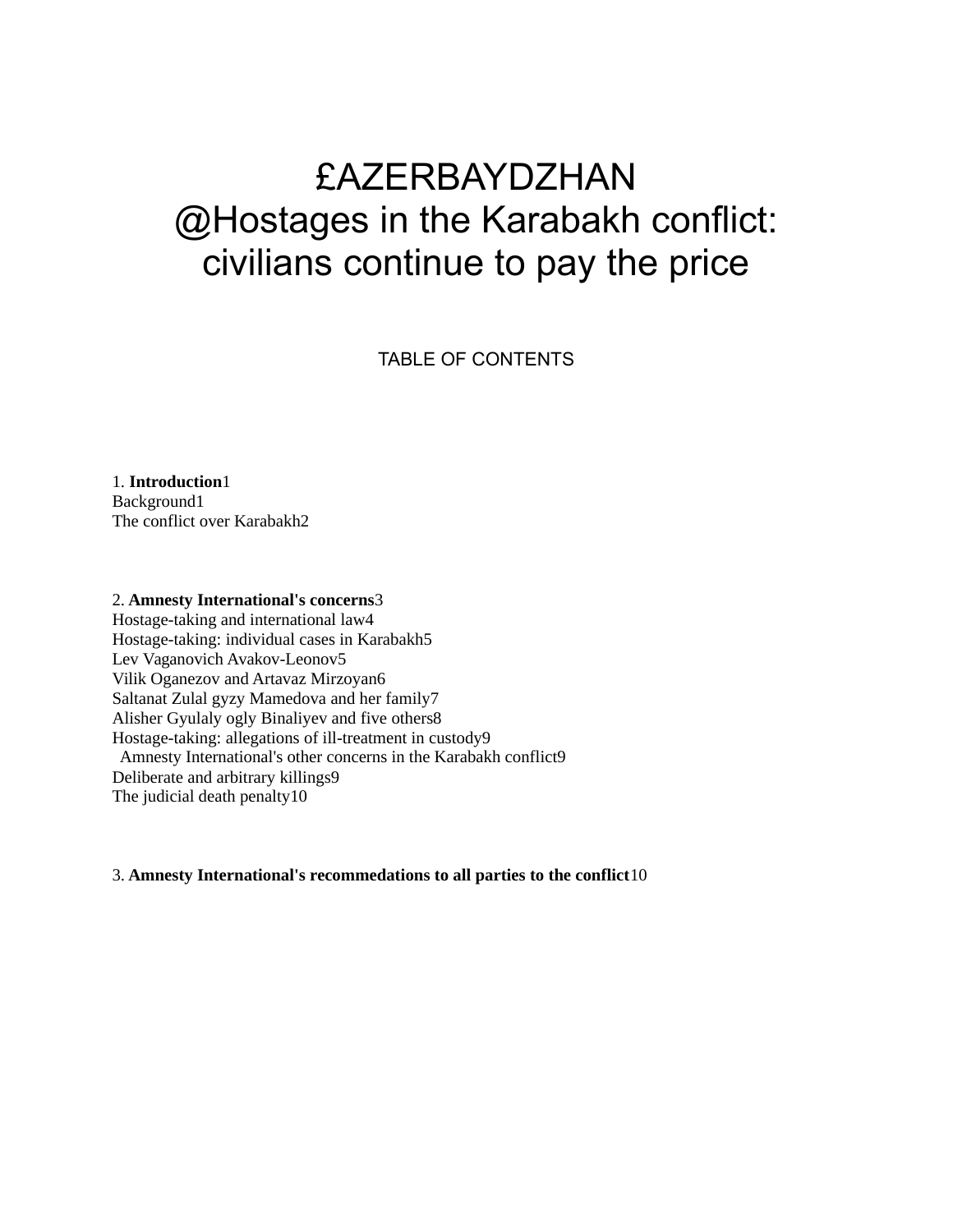# AZERBAYDZHAN Hostages in the Karabakh conflict: civilians continue to pay the price

## **1 INTRODUCTION**

Amnesty International is deeply disturbed by the human rights abuses which have taken place as a result of the conflict over Karabakh, an area within Azerbaydzhan populated mainly by ethnic Armenians. Since 1988 intercommunal violence has escalated into large-scale armed conflict which reportedly has claimed thousands of lives, many of whom were non-combatant civilians.

Amnesty International takes no position on the legitimacy of territorial claims, or the political objectives of the parties to the conflict over Karabakh. The organization works to oppose human rights violations falling within its mandate, and all parties to this conflict have been accused of human rights abuses. Information on the full range of abuses occurring as a result of the conflict is incomplete and frequently difficult to verify. However Amnesty International is particularly concerned about reports of the extrajudicial executions and other deliberate and arbitrary killings of civilians or combatants no longer taking part in hostilities; the ill-treatment or torture (including rape) of both non-combatants and combatants; and the taking of hostages.

This paper focuses on the practice of hostage-taking, which is expressly forbidden by the 1949 Geneva Conventions. Amnesty International repeats its appeals to all parties to the conflict over Karabakh to ensure that no one is detained as a hostage, or otherwise held solely on the grounds of their ethnic origin. It continues to urge all sides to uphold international humanitarian standards and to protect human rights. It strongly believes that all violations of human rights are to be deplored and that in no circumstances can abuses perpetrated by one party be used as justification for abuses carried out by another.

#### **Background**

The Azerbaydzhani Republic (formerly known as the Azerbaydzhan Soviet Socialist Republic) is in Transcaucasia, bordering Iran (the enclave of Nakhichevan also has a short border with Turkey). It joined the short-lived Transcaucasian Federation after the Bolshevik seizure of power in 1917, and when the federation disintegrated an independent Azerbaydzhan Republic was established in 1918. However the Red Army entered the country in 1920, and the subsequently created Azerbaydzhan Soviet Socialist Republic became part of the Soviet Union.

In September 1989 the republic's parliament declared Azerbaydzhan's sovereignty and the primacy of the republican law over USSR laws. Following the attempted coup in Moscow in August 1991 Azerbaydzhan declared independence from the USSR, on 30 August, and was recognized internationally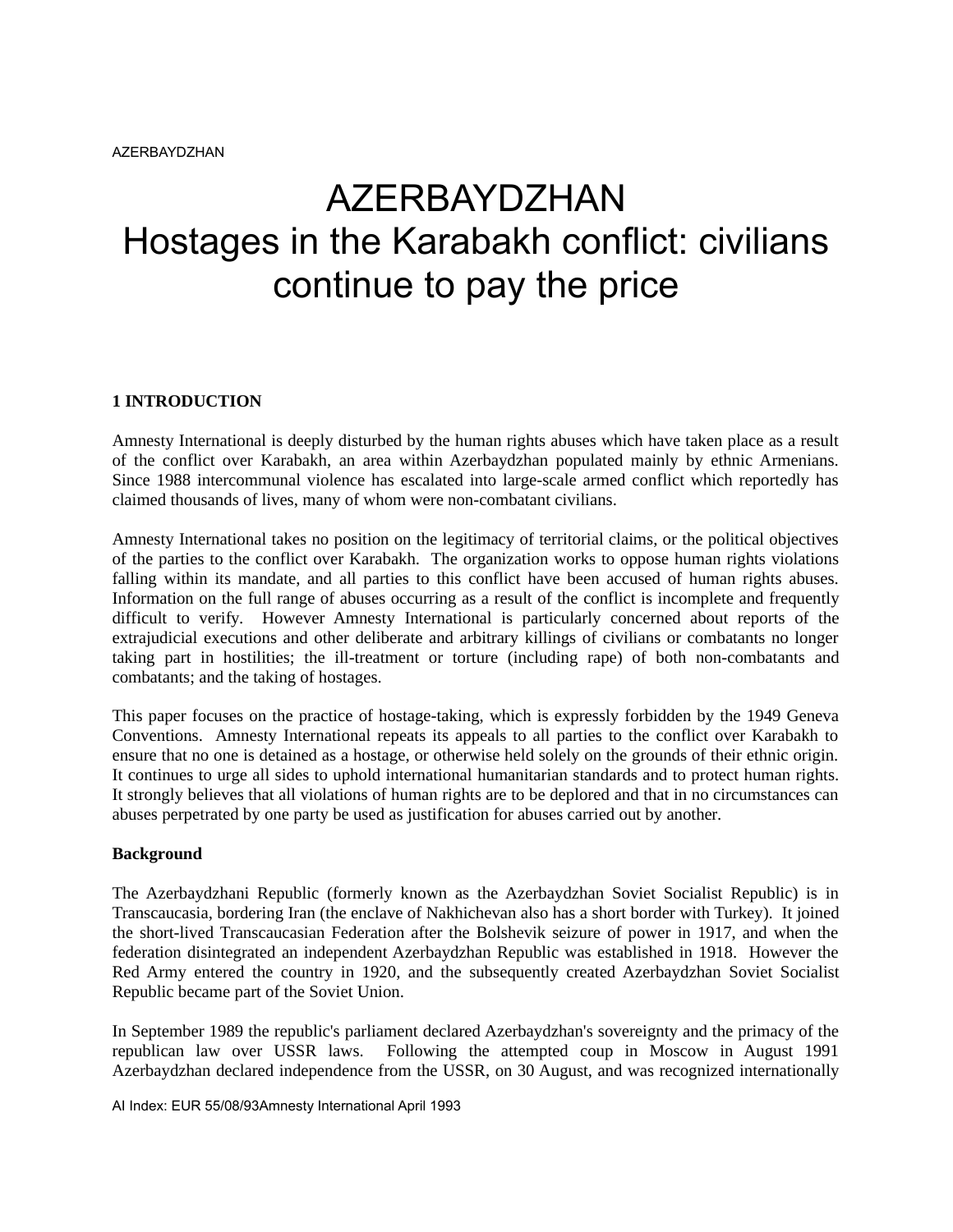following the demise of the Soviet Union at the end of December 1991. Azerbaydzhan was admitted to the Conference on Security and Co-operation in Europe (CSCE) in January 1992, and to the United Nations on 2 March.

The conflict over Karabakh has contributed to the recent instability of the Azerbaydzhani government. On 6 March 1992 President Ayaz Mutalibov resigned after his policies over Karabakh were criticized. Yakub Mamedov was appointed acting president pending elections on 7 June 1992, but was ousted on 14 May 1992 when President Mutalibov was reinstated. However large-scale demonstrations by the opposition Popular Front (PF) caused him to flee the following day, and Isa Kambarov was installed as acting president until the June elections which were won by PF candidate Abulfaz Elchibey with 59.4% of the votes cast.

Although ex-President Ayaz Mutalibov signed agreements on Azerbaydzhan's entry into the Commonwealth of Independent States (CIS), formed after the breakup of the former Soviet Union, the current parliament has refused to ratify the agreement and does not regard Azerbaydzhan as a member of the CIS.

## **The conflict over Karabakh**

The administrative unit known as the Nagorno- [Russian for mountainous] Karabakh Autonomous Region was formed in Azerbaydzhan in 1923. It is separated from Armenia to the west by a six-mile land strip, and inhabited mainly by ethnic Armenians.

Intercommunal violence, including hostage-taking, broke out between the ethnic Armenian and Azerbaydzhani populations of the region following demonstrations at the beginning of 1988 calling for the area to be incorporated into Armenia. Such calls by ethnic Armenians in Stepanakert, the capital of Karabakh, were echoed at mass demonstrations in the Armenian capital of Yerevan, but the demands were rejected by both the Azerbaydzhani and USSR parliaments later that year.

Direct rule from Moscow, imposed from January to November 1989, failed to stop the conflict escalating, as intercommunal violence continued along with clashes between residents and Soviet forces drafted in. Following the failed coup in the USSR, in September 1991 the Nagorno-Karabakh Regional Council and the council of Shaumyan district, located to the north of the region and also part of Azerbaydzhan, declared the formation of the Nagorno-Karabakh Republic (NKR). In November that year the Azerbaydzhani government annulled the region's autonomous status. On 6 January 1992, following a referendum, the self-proclaimed NKR declared independence from Azerbaydzhan, but has not been recognized internationally.

 USSR troops were withdrawn after the breakup of the Soviet Union in December 1991, leaving ethnic Armenian paramilitary units under the control of the NKR parliament in direct conflict with the Azerbaydzhani army. Fighting continues in spite of a ceasefire agreed by Defence Ministers of the Armenian and Azerbaydzhani republics in September 1992. The ethnic Armenian authorities have de facto control over the areas of Karabakh they hold, including the capital, Stepanakert. The precise boundaries between these areas and those controlled by Azerbaydzhani forces vary with the course of the hostilities.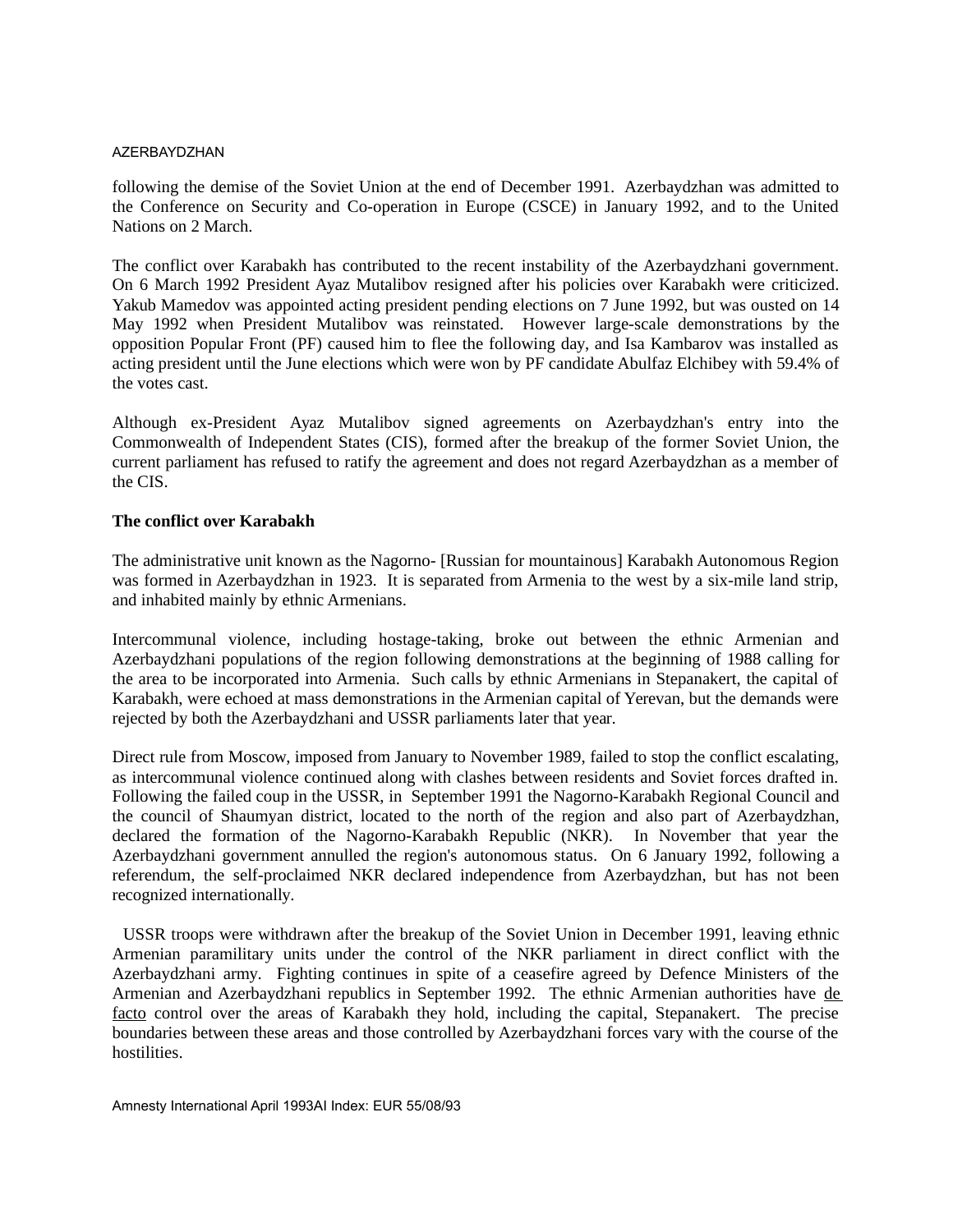States of emergency have been introduced periodically in the area. Most recently, on 2 April 1993, President Elchibey declared a state of emergency for two months over the Azerbaydzhani Republic.

Refugees from both sides, from the Karabakh area itself and those who fled from one republic to the other, are said to number hundreds of thousands. Casualty reports vary. One of the most recent, by the Azerbaydzhani Interior Minister in November 1992, put the death toll at 3,000 ethnic Armenians and 4,700 Azerbaydzhanis since the trouble began. In February 1993 the representative of the Republic of Armenia in Moscow reported that around 2,000 ethnic Armenian civilians had been killed in Karabakh between 1989 and 1992, and that some 1,000 members of the NKR "self-defence units" had died last year.

The Government of the Armenian Republic has not recognized the independence of Karabakh, although a resolution of the Supreme Soviet on 8 July 1992 resolved to consider unacceptable any international document that referred to Karabakh as being within the structure of Azerbaydzhan. That resolution also pledged support for the self-proclaimed Nagorno-Karabakh Republic: the Armenian Government has consistently stated that the concrete aid supplied is humanitarian, and necessary as a result of a blockade of the area, although other sources allege that military hardware and personnel are also transferred into Karabakh.

## **2 AMNESTY INTERNATIONAL'S CONCERNS**

Reports of atrocities have been made against all parties to the conflict. Hundreds of non-combatant civilians are said to have been deliberately and arbitrarily killed. Many people from both sides allege they were tortured in detention, often while held hostage on grounds of ethnic origin, and male and female rape has been reported.

#### **Hostage-taking and international law**

This report focuses on the taking of hostages which is prohibited in all types of conflict by humanitarian law standards, including Common Article 3 which appears in all four Geneva Conventions of 1949. This article sets out minimum standards of humane conduct which must be observed in both international and internal armed conflicts, and defines the people to whom its protection is extended in a clear and comprehensive manner:

"Persons taking no active part in hostilities, including members of armed forces who have laid down their arms and those placed hors de combat by sickness, wounds, detention or any other cause..."

Paragraph 1 of Common Article 3 requires that "in all circumstances" such people shall be "treated humanely, without any adverse distinction founded on race, colour, religion or faith, sex, birth or wealth, or any other similar criteria". The article then prohibits certain acts "at any time and in any place whatsoever with respect to the above mentioned persons", including:

"...a) violence to life and person, in particular murder of all kinds, mutilation, cruel treatment and torture;

b) taking of hostages;

c) outrages on personal dignity, in particular humiliating and degrading treatment..."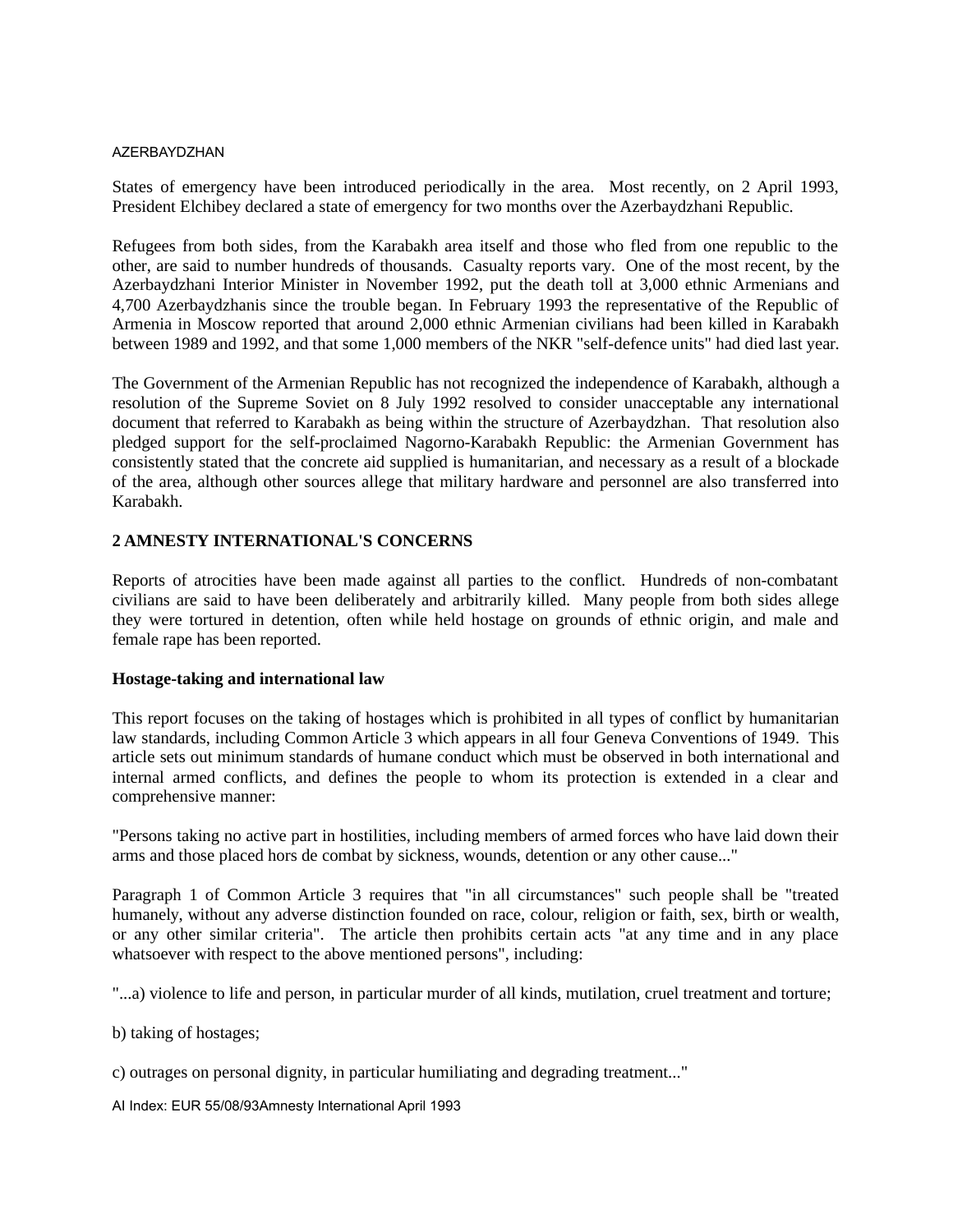The International Committee of the Red Cross Commentary to Common Article 3 of the Geneva Conventions describes various practices including the taking of hostages as "shocking to the civilized mind". It continues:

"The taking of hostages, like reprisals, to which it is often the prelude, is contrary to the modern idea of justice in that it is based on the principle of collective responsibility for crime. Both strike at persons who are innocent of the crime which it is intended to prevent or punish.

Amnesty International opposes the taking and holding of hostages by both governments and nongovernmental entities.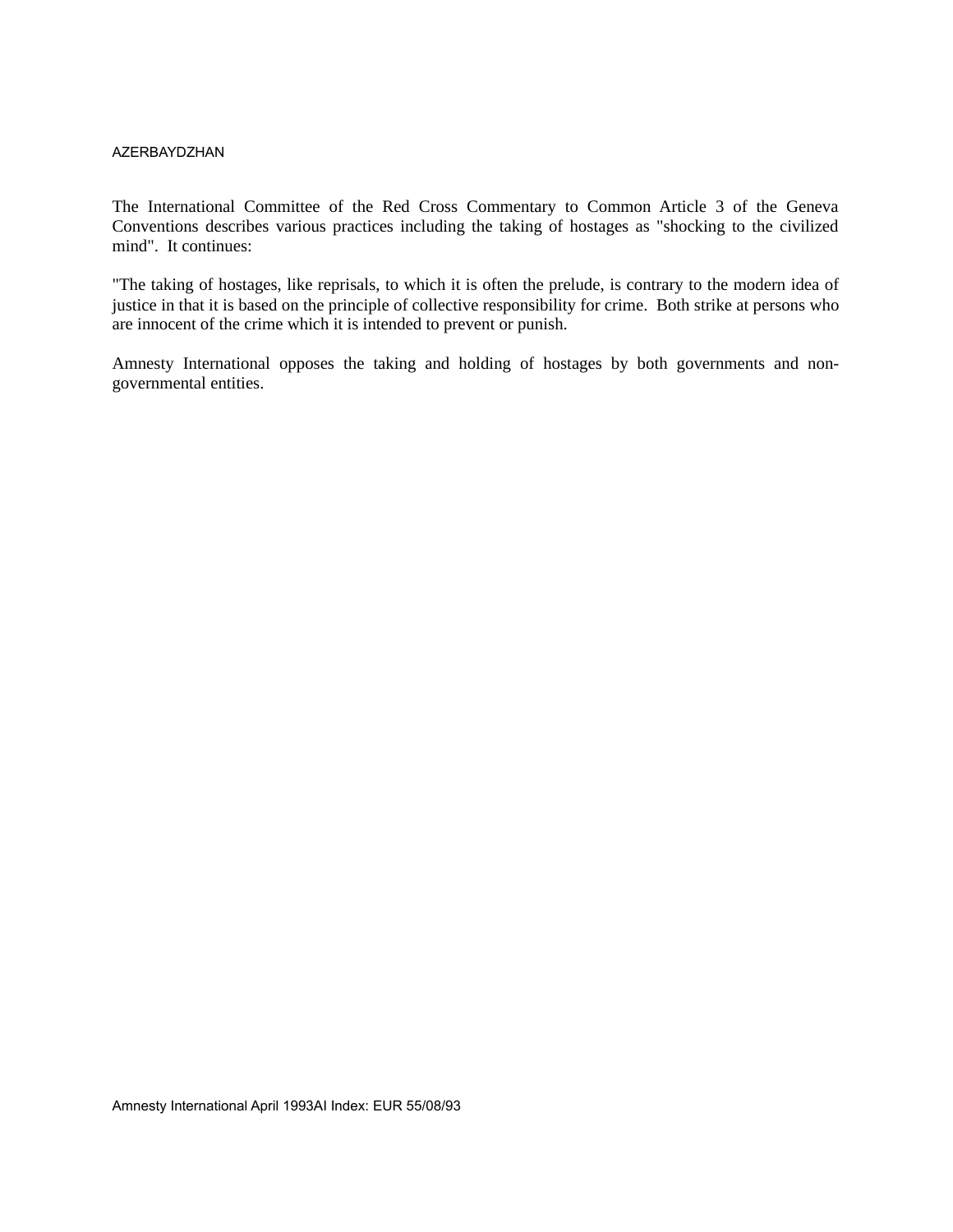### **Hostage-taking: individual cases in Karabakh**

Hostage-taking has been widely reported during the conflict over Karabakh, by both ethnic Armenians and ethnic Azerbaydzhanis. Unofficial groups in both Armenia and Azerbaydzhan have lists of hundreds of people who are said to be missing or to be held hostage or captive following combat operations. In some cases the alleged hostages have been held directly by forces under the control of the respective administrations. In other cases they have been held by private families, seeking an exchange for one of their members, with the apparent complicity of the authorities.

Many of those held hostage are said to be non-combatant civilians, detained solely on grounds of their ethnic origin. The very limited personal information available on the great majority of hostage cases reported means it is often impossible to determine the circumstances of detention. However, in a number of instances the information which is available supports Amnesty International's fears that non-combatant civilians on both sides have been summarily and arbitrarily detained as hostages solely on grounds of their ethnic origin.

Some of these cases are described below. Amnesty International is seeking further details on their current situation. If it emerges that they remain detained, and solely because of their ethnic origin, the organization will regard them as prisoners of conscience who should be released immediately and unconditionally.

### **Lev Vaganovich Avakov-Leonov**

Lev Avakov-Leonov, an 85-year-old ethnic Armenian, was abducted from his home in Baku, the capital of Azerbaydzhan, by four unknown people who broke in on 21 March 1992. According to unofficial sources he was seen later in Agdam, a town near the disputed region of Nagorno-Karabakh, together with other ethnic Armenians held as hostages pending exchange for ethnic Azeris.

Lev Avakov-Leonov is a retired choreographer and performance director at the Akhundov Ballet and Opera Theatre in Baku. An ethnic Armenian born in Azerbaydzhan, his wife is Russian and they have an adopted daughter who is an ethnic Azeri. He is said to suffer from glaucoma and to have trouble walking.

The position of ethnic Armenians living in Azerbaydzhan, and that of Azeris in Armenia, has been exacerbated by the conflict over Karabakh. The only Armenians currently in Baku are said to be those in mixed marriages or other circumstances where, like Lev Avakov-Leonov, their names are not recognizably Armenian. However, ethnic origin is recorded in the internal passport carried by citizens of the former Soviet Union. About two months prior to his abduction the local authorities are said to have carried out a passport check during which Lev Avakov-Leonov was identified as an Armenian. He is also said to have been subjected to verbal abuse and threats at that time.

At around 2.30pm on 21 March 1992 three men and a woman broke into Lev Avakov-Leonov's home, smashing windows and climbing in by way of the balcony. He was made to get out of bed, dressed, and taken away. His wife was reportedly beaten as she tried to resist the intruders. The family reported the abduction to the local police, but they are said to have refused to investigate the matter. However, they did suggest that Azerbaydzhani armed forces from the Nakhichevanchik area may have been responsible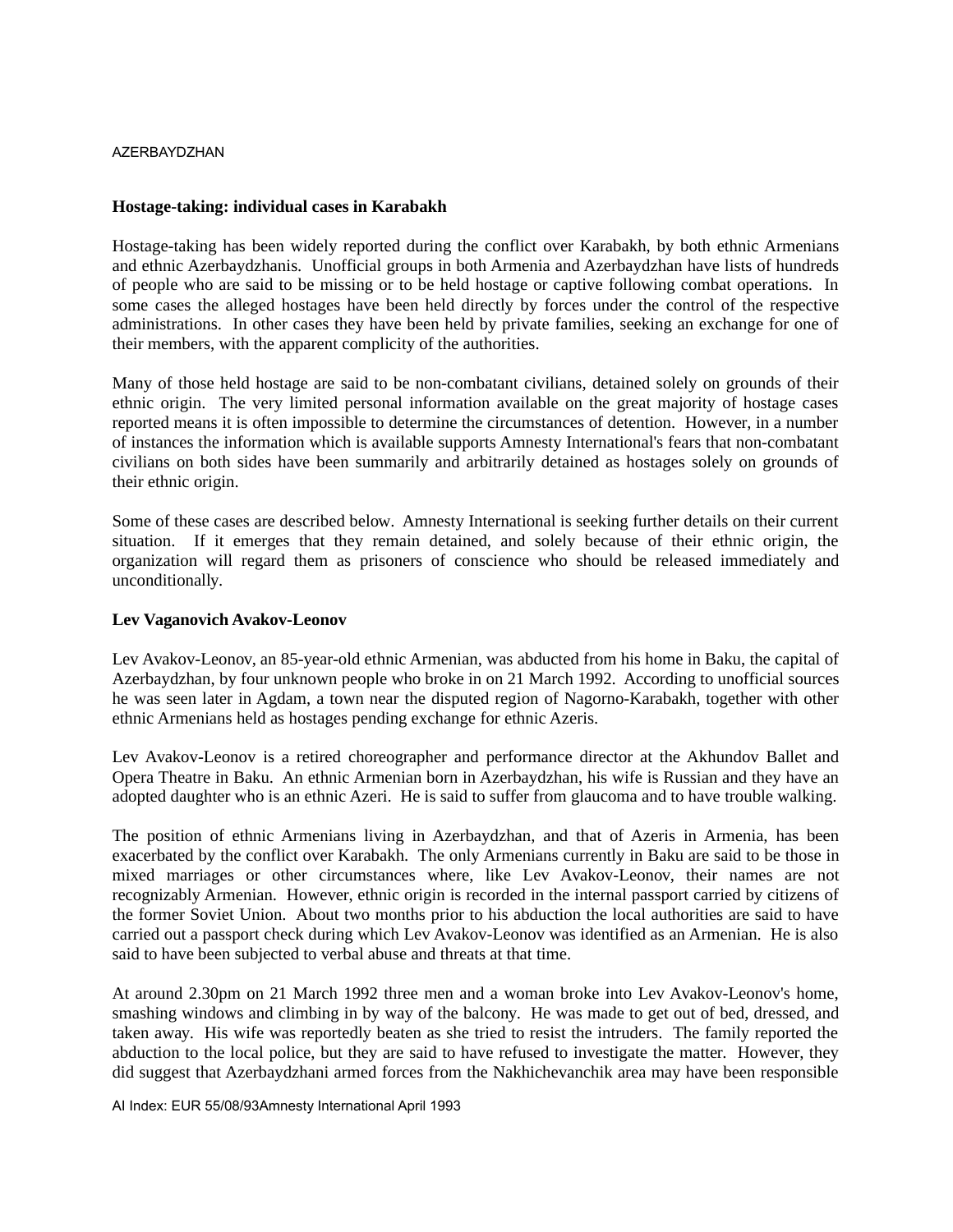and that Lev Avakov-Leonov may have been taken to the city of Agdam, just outside the Karabakh area, where many hostages have been held.

On 28 March an anonymous man called the family, informing them that he had seen Lev Avakov-Leonov in detention in Agdam and that his health was poor. The family approached the Azerbaydzhani Ministry of Defence to inform them of Lev Avakov-Leonov's whereabouts and seek help in obtaining his return, but say officials there refused to consider the case.

The family then approached a foreign embassy for help and subsequently, on 29 April 1992, they received a visit from an official of the Azerbaydzhani procuracy. He told them Lev Avakov-Leonov had been exchanged in a hostage deal and was well, but said he could give no further details as these were secret. However, at the time of writing the family have not received any word from Lev Avakov-Leonov himself, and unofficial sources working on the Armenian side of hostage exchanges say he has not been exchanged or otherwise located. The family, faced with increasing threats to their physical safety, left Azerbaydzhan in June 1992.

Namik Abbasov, head of the recently-formed Azerbaydzhani State Commission on Hostages, Prisoners and Missing Persons, was quoted as saying at a Moscow press conference in March this year that 75 ethnic Armenian residents of Baku were being detained in Azerbaydzhan. He had yet to receive a reply from officials on any charge or charges pending against them.

## **Vilik Ilich Oganezov and Artavaz Aramovich Mirzoyan**

Vilik Oganezov and Artavaz Mirzoyan, ethnic Armenian citizens of the Republic of Georgia, were arrested on 28 April 1992 by airport police at Baku, the capital of the Azerbaydzhani Republic, when they arrived there in transit to the Georgian capital of Tbilisi via Samara and Volgograd in the Russian Republic. According to unofficial sources they were held in a temporary detention cell of the airport police on suspicion of espionage, but no supporting evidence was found and they were not charged. On 1 May they were transferred to investigation-isolation prison No. 3 in Baku under the jurisdiction of the Ministry of Internal Affairs. It is alleged that their lawyer was told by Azerbaydzhani officials that the two men were being held solely on grounds of their ethnic origin as hostages, in the hope that they could be exchanged for Azerbaydzhanis held by ethnic Armenians in the Karabakh region. Their situation is said to be particularly complicated by the fact that they have no ethnic Armenian relatives in Karabakh with whom any exchange arrangements could be made. It was reported at the end of 1992 that charges had still not been brought against them.

Vilik Oganezov was born in 1947 and is by profession a plasterer. Artavaz Mirzoyan was born in 1948 and taught in a secondary school. Both men are from Tbilisi, Georgia and each has two children.

The Human Rights Commission of the Georgian parliament has details on at least 17 other of its citizens of Armenian origin said to have been detained as hostages by Azerbaydzhani law enforcement officials while they were in transit through Azerbaydzhan. At the same Moscow press conference mentioned above, Namik Abbasov, Chairman of the Azerbaydzhani State Commission on Hostages, Prisoners and Missing Persons, is said to have confirmed that such people have been detained as hostages.

## **Saltanat Zulal gyzy Mamedova, Lyatifa Ibad gyzy Mamemdova, Sabukhi Dzhakhangir ogly Aliyev,**

Amnesty International April 1993AI Index: EUR 55/08/93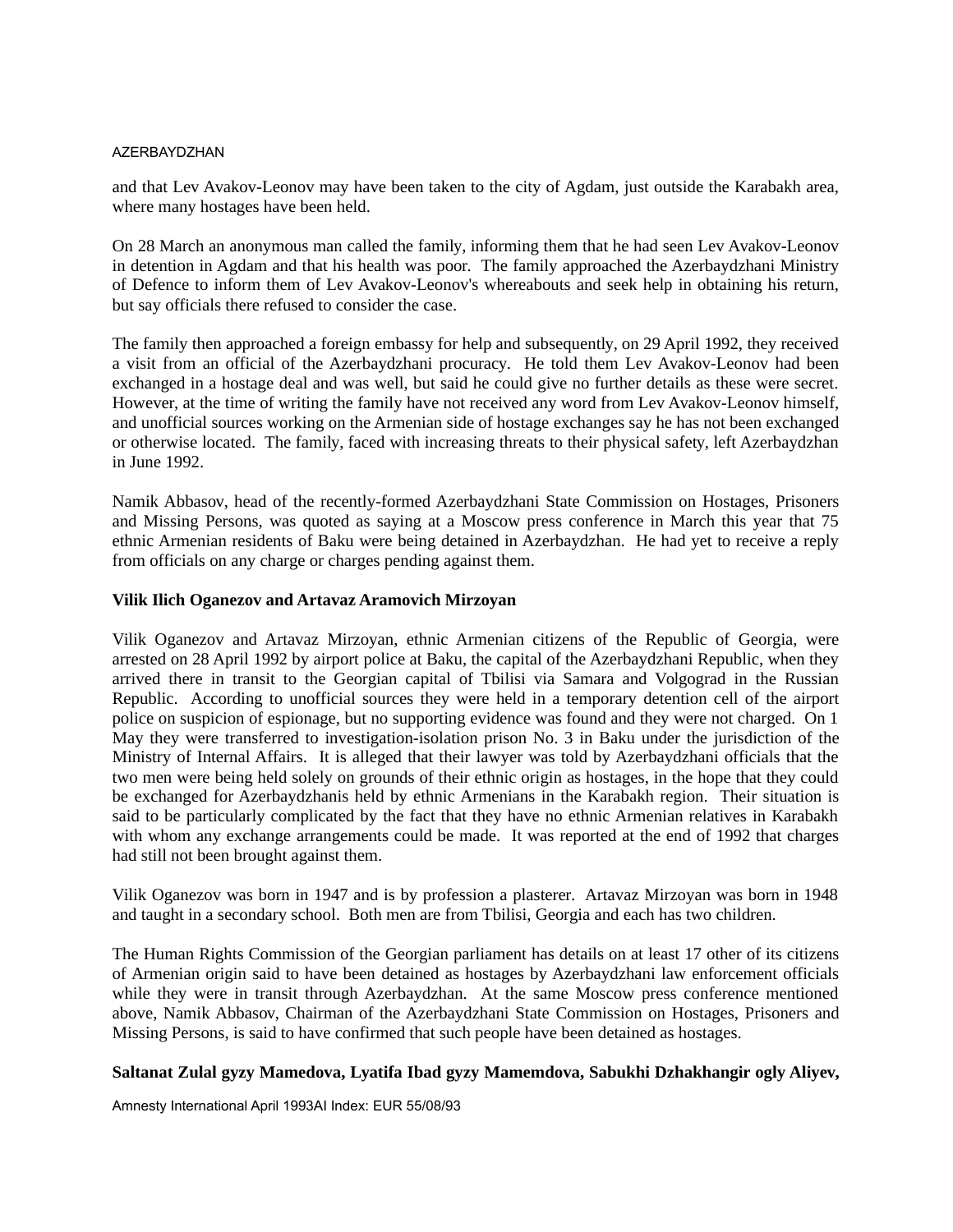### **Salim Dzhakhangir ogly Aliyev, Shovket Ibad gyzy Dzhafarova, and Samir Tadzhir ogly Dzhafarov**

The six ethnic Azerbaydzhanis named above, three women and three children from the same family, were reportedly detained by ethnic Armenian forces in February 1992 while fleeing fighting.

Saltanat Zulal gyzy Mamedova (born 1931), her daughter Lyatifa Ibad gyzy Mamedova (born 1958) and the latter's two sons Sabukhi Dzhakhangir ogly Aliyev (born 1981) and Salim Dzhakhangir ogly Aliyev (born 1987) were reportedly detained on 25 or 26 February 1992 together with another daughter Shovket Ibad gyzy Dzhafarova (born 1958) and her son Samir Tadzhir ogly Dzhafarov (born 1988). The family were fleeing from Khodzhaly, a town in the Karabakh area populated mainly by ethnic Azerbaydzhanis which fell to ethnic Armenian forces at that time. Almost 300 people are said to have died as a result of the fighting there, according to the Azerbaydzhani parliamentary commission set up to investigate the events. Many of the dead are alleged to have been unarmed civilians deliberately and arbitrarily killed by Armenian forces while attempting to flee. Reporting the commission's preliminary findings on 25 February 1993, the Procurator General of Azerbaydzhan said that 30 people were still being held hostage.

The six family members are last reported to have been seen in May 1992 in the village of Venk (known to Armenians as Vankulu) in the Agdarinsky (known to Armenians as Mardakertsky) district in the Karabakh area. Many ethnic Azerbaydzhanis were said to have been held there, not only from Khodzhaly but also from Lachin and Shusha, two other towns currently under the control of ethnic Armenian forces. The current situation of these six people is not known.

During a visit in April 1992 to Stepanakert, the capital of the Nagorno-Karabakh Autonomous Region, representatives of the human rights organization Helsinki Watch reported that the Minister of the Interior openly acknowledged that twelve ethnic Armenian families in the region were holding Azerbaydzhani hostages.

# **Alisher Gyulaly ogly Binaliyev, Dzhabar Gyulaly ogly Binaliyev, Akhmed Mamed ogly Ilyasov, Aly Rais ogly Badishev, Osman Khamdi ogly Khamdiyev and Gadim Pazli ogly Pazliyev**

The six men named above, all members of the Meskhetian Turkish minority and said to be non-combatant civilians, were also detained on 25 or 26 February 1992 while fleeing from Khodzhaly. No personal details are available on these men, although from their names Alisher and Dzhabar Binaliyev would appear to be related. They remained reported missing as of October 1992, and Amnesty International has been unable to obtain further information on their current situation.

The Meskhetian Turks formerly lived in Meskhetia, an area in the south of the Republic of Georgia which borders Turkey. In November 1944 the entire population was rounded up and deported to the Central Asian republics of the former Soviet Union, where they were forced to live in special settlements. In 1956 the regulations obliging them to remain only within these settlements were lifted, but the ban on returning to their homeland was not. In June 1989 Meskhetian Turks living in the Fergana valley, Uzbekistan, became targets of ethnic violence and this population was evacuated to other parts of the former USSR. Some are said to have been moved into the Azerbaydzhani-populated areas of Karabakh.

If the reports of their detention on ethnic grounds are correct these six Meskhetian Turks were presumably taken hostage owing to their supposed support for or affinity with the ethnic Azerbaydzhanis, who are a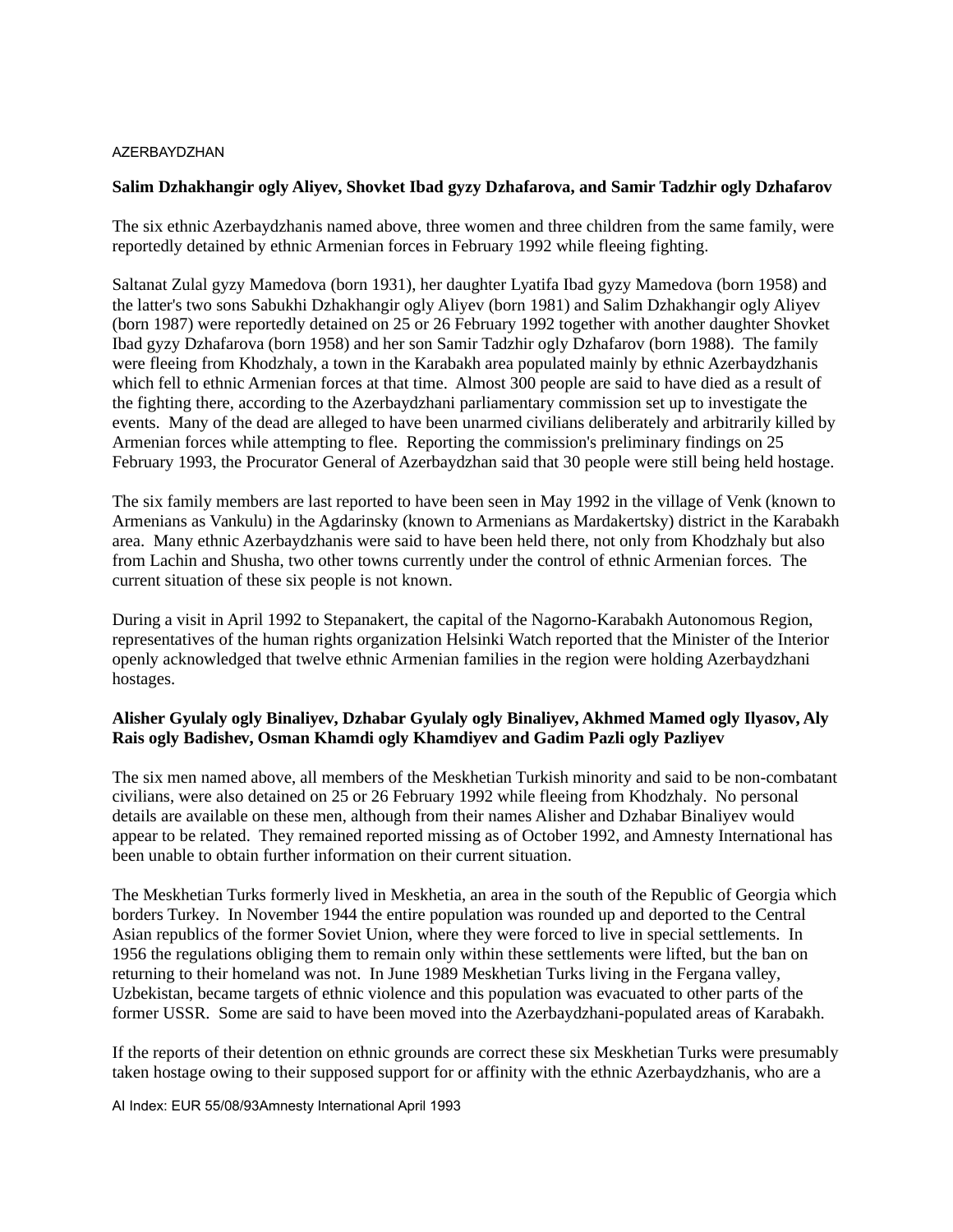Turkic people.

Amnesty International is continuing to urge all parties to the conflict in Karabakh to ensure that no one is detained as a hostage, or otherwise held solely on the grounds of their ethnic origin. The organization has also appealed to all sides to protect non-combatants from all acts of reprisal and violence and to treat prisoners in their custody humanely. It has called for all alleged abuses to be investigated fully and impartially, with the results made public and the perpetrators brought to justice.

## **Hostage-taking: allegations of ill treatment in custody**

Hostages in the Karabakh conflict are in an invidious position: not only are they held with virtually no possibility of contact with friends or relatives, but their physical safety is frequently conditional on the acts of others and can be gravely undermined by the illegal nature of their detention. Ample opportunity exists for those holding them to act with impunity, and there are numerous reports of hostages from both sides being ill-treated while in detention.

For example a number of Azeri civilians trying to escape from Khodzhaly claim they were ill-treated by Armenian forces while being held hostage in late February/early March 1992. Durdana Agayeva said she and other women had been beaten when held in a cell containing some 30 women in a police station in the Armenian-populated town of Askeran. Gulaya Orudzheva reported that while she was held she saw two young Azeri men shot in cold blood, other prisoners beaten, and one woman raped.

Ethnic Armenian Eleanor Grigoryan was said to be bleeding from wounds on her leg, arm and breast when she spoke in March 1992 after having been recently released. She said she had been held for one month with her four-year-old son Dmitry, and to have been passed round various Azerbaydzhani military units during which time she was repeatedly raped and otherwise sexually assaulted. Her son was also said to have been subjected to abuse, including cigarette burns on his hand.

Amnesty International's other concerns in the Karabakh conflict

Deliberate and arbitrary killings

In addition to hostage-taking and reports of ill-treatment in detention, Amnesty International has persistently deplored instances in which civilian non-combatants are said to have been deliberately and arbitrarily killed. In the Khodzhaly incident described above, for example, hundreds of Azeri civilians are said to have died in this way. Not long after this, ethnic Armenian villagers from Maraga in the north-east of Karabakh reported that after Azerbaydzhani troops entered on 10 April 1992 at least 45 non-combatant inhabitants were killed deliberately by these forces. In both cases bodies are said to have shown signs of mutilation, and survivors were taken away as hostages. Reports such as these often only come to outside attention through the presence of foreign observers, and many more go unverified owing to inaccessibility and the combat situation. If true they would indicate a frightening pattern of ferocity against a helpless civilian population.

# **The judicial death penalty**

Amnesty International condemns all deliberate and arbitrary killings, by both government and opposition

Amnesty International April 1993AI Index: EUR 55/08/93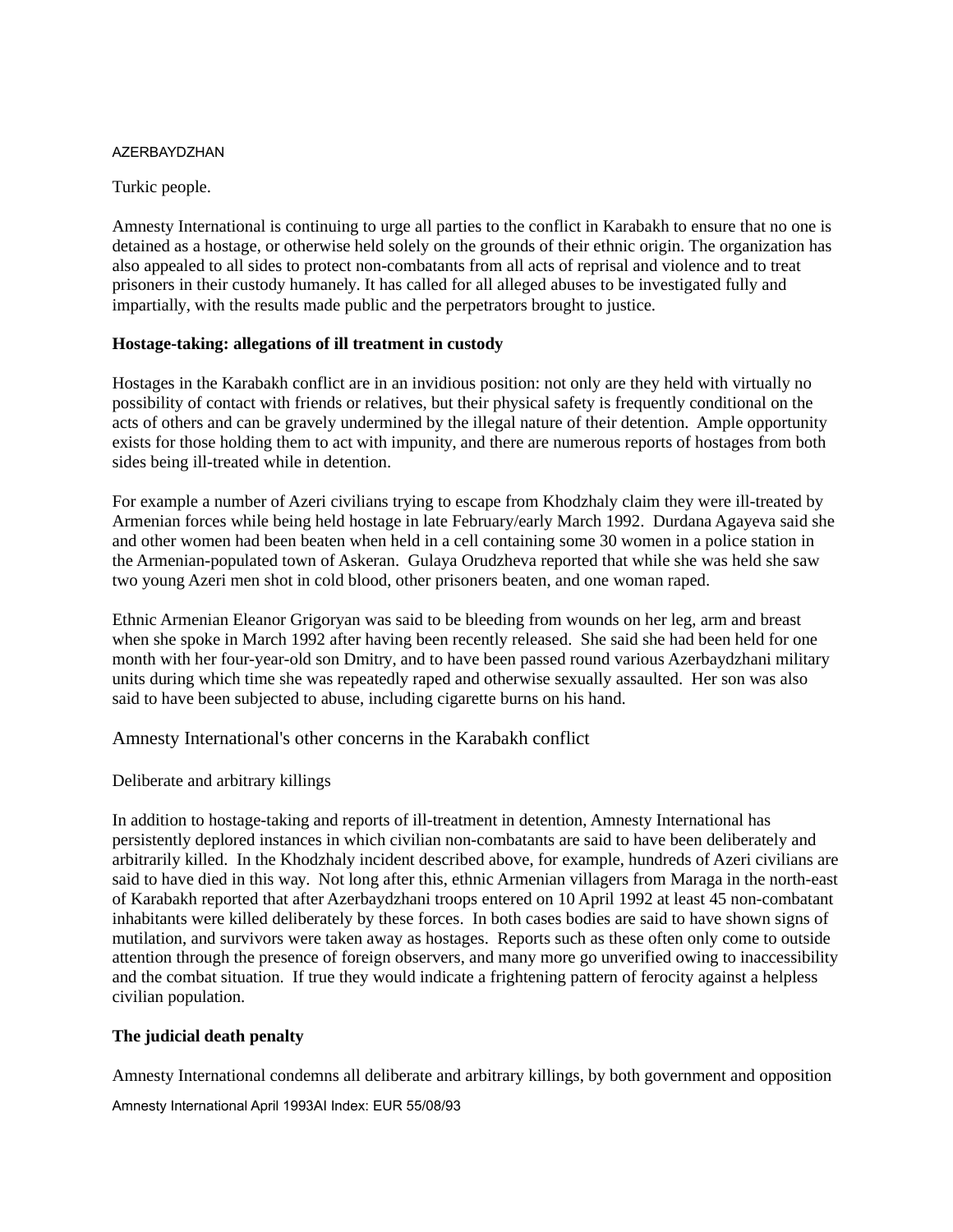forces, and in addition opposes as a matter of principle the judicial death penalty, believing this also to be a violation of the right to life and the right not to be subjected to cruel, inhuman or degrading treatment or punishment.

Speaking in October last year the Deputy Chairman of the Azerbaydzhani Supreme Court said that the Karabakh conflict is the main factor responsible for a sharp rise in the number of death sentences passed recently in the republic: the figure increased from 3 in 1990 to 18 in 1991, and 18 more in the first six months of 1992. All but one of these sentences were for premeditated, aggravated murder. For example five ethnic Armenians - Grachik Petrosyan, Gagik Arutyunyan, Arno Mkrtchyan, Arvid Mangasaryan and Garnik Arustamyan - were sentenced to death without right of appeal by the Supreme Court in the capital, Baku, on 19 March 1992 after being convicted of the murder of an Azeri journalist and three military personnel in the Karabakh area. They are still awaiting the outcome of petitions for clemency: other codefendants who received terms of imprisonment are said to have been freed in hostage exchanges. Other sentences passed since then include that on Private Yemin Ramiz ogly Salimov of the Azerbaydzhani army, who was sentenced to death by a military tribunal in the city of Fizuli earlier this year, for battlefield desertion. It is not known if he has lodged an appeal, or a petition for clemency.

# **3 AMNESTY INTERNATIONAL'S RECOMMENDATIONS TO ALL PARTIES TO THE CONFLICT**

Governments adopt and are bound by international human rights and humanitarian law standards and governments bear a responsibility to ensure that these are respected at all times. Violence by opposition groups can never justify the abandonment of these fundamental principles. Abuses by such groups should never be used as a means to divert attention from, still less to justify, human rights violations by governments. Amnesty International equally deplores such abuses by opposition groups to which humanitarian law standards also apply. All parties to the conflict are bound by minimum standards set out in humanitarian law, particularly Common Article 3 of the Geneva Conventions quoted above.

Amnesty International calls on all authorities associated with the conflict to implement immediately the following recommendations (it addresses those in the NKR solely as having de facto responsibility for the actions of armed forces under their control, and not as a recognition of the area's status):

#### **1. Respect for human rights law**

All parties should ensure that international humanitarian and human rights principles are observed in the region. Such standards are laid out in, for example, the

International Covenant on Civil and Political Rights (ICCPR), by which Azerbaydzhan and Armenia are bound by virtue of their status as successor states of the former USSR. They are also present in the human rights commitments of the documents of the Conference on Security and Co-operation in Europe (CSCE). Both Azerbaydzhan and Armenia are members of the CSCE, and in joining expressly agreed to be bound by all detailed CSCE commitments. In addition Common Article 3 of the Geneva Conventions of 1949, which provides that in situations of armed conflict people taking no active part in the hostilities should always be protected from abuses including murder, torture and hostage-taking, are applicable to all governments and opposition groups.

#### **2. State of emergency regulations**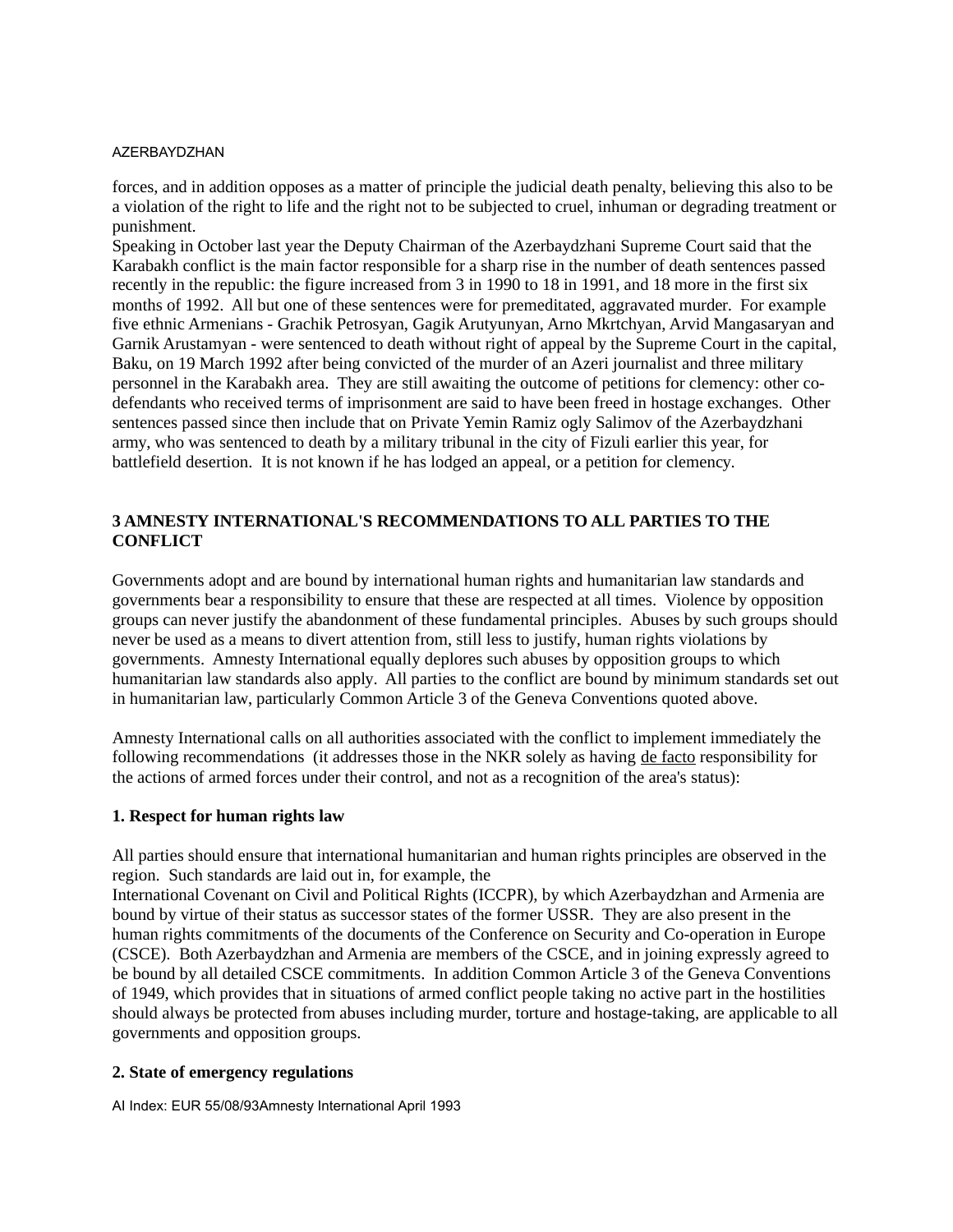Any derogation from obligations relating to human rights and fundamental freedoms during a state of public emergency must remain strictly within the limits provided for by international law, including Article 4 of the ICCPR and CSCE commitments. Most importantly, the right to life and the right not to be tortured can never be suspended, not even during a state of emergency.

# **3. Leaders to exercise effective control to prevent abuses**

i) Leaders of all parties must strengthen the chain of command and exercise effective control to prevent human rights abuses occurring. They must issue strict orders instructing their forces to abide by international human rights and humanitarian law standards, in particular those relating to hostage-taking and the humane treatment of civilians and others taking no part in hostilities. They must ensure also that the law enforcement agencies exert the necessary control to ensure that such violations committed by the civilian population under their control are not tolerated.

ii) Any individual in the armed forces suspected of committing or ordering abuses such as hostage-taking, deliberate and arbitrary killing, torture or ill-treatment, should be removed from any position of authority and all duties in which he or she comes into contact with detainees or others at risk of human rights abuses. Such perpetrators, as well as officials in civilian authorities, should be held to account for their actions.

## **4. Arbitrary detention**

i) All civilians detained solely because of their ethnic origin or held as hostages for the purpose of negotiating prisoner exchanges, must be unconditionally released with adequate protection for their safety following their release.

ii) Leaders must condemn unequivocally the practice of hostage-taking by private individuals; take all necessary measures without delay to identify any people so held and ensure their immediate, safe release; and bring to account those responsible.

iii) All parties must identify all facilities under their control being used for detention, or those of any paramilitary forces owing allegiance to them. All such locations should be declared immediately and be open for regular inspection by international bodies including the International Committee of the Red Cross.

iv) While people remain in detention they should be given immediate and regular access to family, doctors and lawyers without fear of reprisals against the detainees or visitors.

#### **5. Torture and ill-treatment of detainees**

No one should be tortured or subjected to cruel, inhuman or degrading treatment or punishment. All detainees must be treated at least in accordance with minimum humane standards. These standards include basis provision of adequate water, food, clothing, shelter, hygiene and medical care. All parties must: